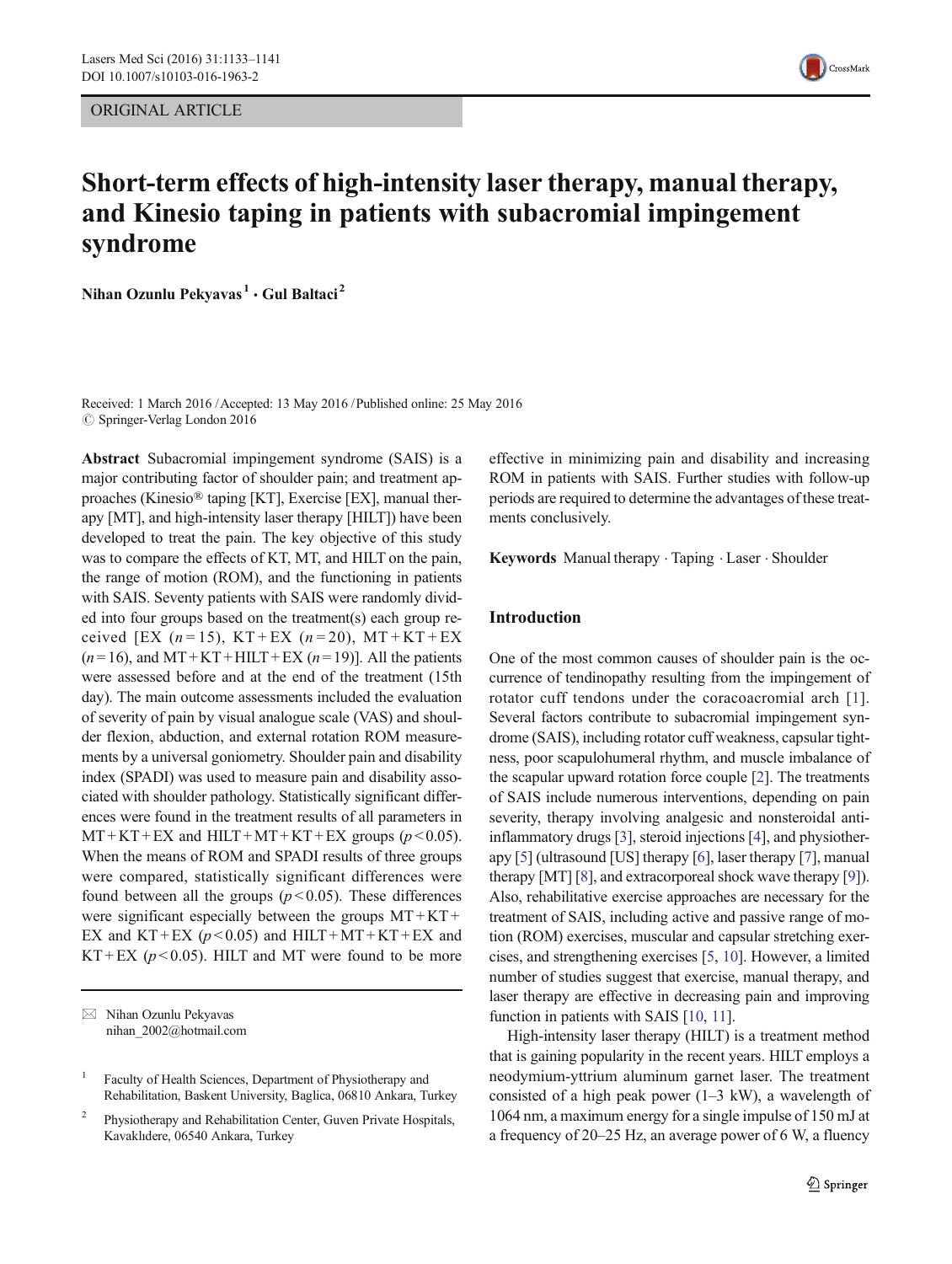of 760 mJ/cm<sup>2</sup>, and a duration for the single impulse of less than 150 ms. These ultra short impulses effect a deep action in the biological tissue (3–4 cm), with a homogeneous distribution of the light source in the irradiated soft tissue, but without excessive thermal enhancements. It reduces pain and edema with photomechanic effects in deep tissues. HILT also improves the microcirculation and tissue regeneration with these effects. Biostimulation, anti-inflammatory, and analgesic properties contribute to an effective improvement in painful bone-muscle-joint pathologies, including shoulder problems. The relief from pain and the increase in the range of motion enable the early initiation of rehabilitation programs. HILT has been recommended to be performed in eight to ten sessions each lasting for 10–15 min depending on the underlying problem. HILT application is a painless and safe form of the treatment that prevents heat accumulation [\[12\]](#page-7-0). Karaca treated 42 SAIS patients with HILT for 3 weeks (3 days per week) and stated that HILT was found to be effective in the short term in the treatment of pain and disability in patients with SAIS [[13\]](#page-7-0). Also, Kim et al. determined that in management of frozen shoulder, HILT provided significant pain relief at 3 and 8 weeks and they stated that HILT is a noninvasive adjuvant treatment that can reduce pain in frozen shoulders [\[14\]](#page-7-0).

As a major component of SAIS treatment program, studies, and systematic reviews clearly support the use of exercise to treat pain and disability in patients with SAIS resulting in improvements in either function [\[8,](#page-7-0) [15](#page-7-0)], pain [\[8](#page-7-0), [15,](#page-7-0) [16](#page-7-0)], or range of motion [[8](#page-7-0)] when thrust and nonthrust manipulation and manual stretching were appended to an exercise-based program. Senbursa et al. stated that SAIS patients treated with MT combined with supervised exercise showed improvement of symptoms including increasing strength, decreasing pain, and improving function earlier than observed for exercisealone programs [\[8](#page-7-0)]. Tate et al. found that a treatment program aimed at strengthening rotator cuff and scapular muscles with stretching and manual therapy aimed at thoracic spine and the posterior and inferior soft-tissue structures of the glenohumeral joint appeared to be effective in the majority of patients with SAIS [\[17\]](#page-7-0).

Lately, treatments with Kinesio<sup>®</sup> taping  $(KT)$  applications were also widely used for the treatment of SAIS. KT applications could reduce pain, normalize the effected muscle function, and cause repositioning of the scapula and glenohumeral joint during movement [[18,](#page-7-0) [19](#page-7-0)]. KT method was originally generated by a Japanese chiropractor, Kenzo Kase, in the year 1980 [[20\]](#page-7-0). Although KT has been widely used in rehabilitation protocols and prevention of sports injuries, scientific studies supporting the efficacy of KT are limited. Several researchers have reported that KT might be effective in decreasing pain [\[21,](#page-7-0) [22\]](#page-7-0), increasing range of motion [[21,](#page-7-0) [23\]](#page-7-0), decreasing disability [[22\]](#page-7-0), and improving arm and hand functional skills [\[24\]](#page-7-0). Consequently, further research needs to be conducted to study the effects of KT on different physiological systems. KT is believed to lift the skin from the fascia and increase blood flow [\[20\]](#page-7-0) so that it provides better distribution of oxygen in the muscles and decreased inflammation [[25\]](#page-7-0).

As the reduction in pain remains one of the major objectives of SAIS treatment, it is important to determine which technique offers the most effective treatment. As there is a dearth of literature comparing the short-term effects of KT, MT, and HILT on the physiotherapeutic interventions of SAIS, this study aims to compare the effects of KT, MT, and HILT on pain, ROM, and function in patients with SAIS.

## Materials and methods

#### Research design

The study protocol was approved by the University Ethics Committee, and a written consent was obtained from all the participants of the study. Seventy patients with SAIS were randomly divided into four groups based on the treatment(s) they received [exercise (EX)  $(n=15)$ , KT + EX  $(n=20)$ , MT + KT + EX ( $n = 16$ ), and MT + KT + HILT + EX ( $n = 19$ )]. KT application including supraspinatus and deltoid muscle inhibition technique and glenohumeral mechanical correction technique were applied to the second group. For the third group, KT was combined with MT treatment. For the forth group, HILT was performed in addition to  $KT+MT$ . HILT, MT, and KT treatments were given three times a week. All the patients were also subjected to a home exercise program (EX) during 15 sessions of treatment. All patients were assessed by an experienced physiotherapist, and the treatments were performed by another experienced physiotherapist in order to provide a single blind structure of the study. The patients were randomly assigned to one of the four groups using an online random allocation software program (GraphPad Software QuickCalcs, GraphPad Software Inc., La Jolla, CA, USA).

#### Participants

Seventy-five patients who had been admitted to the hospital with the complaints of shoulder pain (5/10 points from visual analogue scale) and subsequently diagnosed with SAIS were recruited in the study. SAIS patients were diagnosed by a physical medicine and rehabilitation doctor and exhibited symptoms for at least 3 months prior to admission. The exclusion criteria included those (a) with soft tissue or bone problems affecting the shoulder, (b) who had acute inflammation affecting the shoulder region, (c) had any neurologic problems, (d) had scoliosis, (e) had any systematic rheumatic problems, (f) who had undergone orthopedic problems or surgery affecting neck, and (g) who were obese (BMI > 30 kg/m<sup>2</sup>). A total of 70 patients were randomised according to the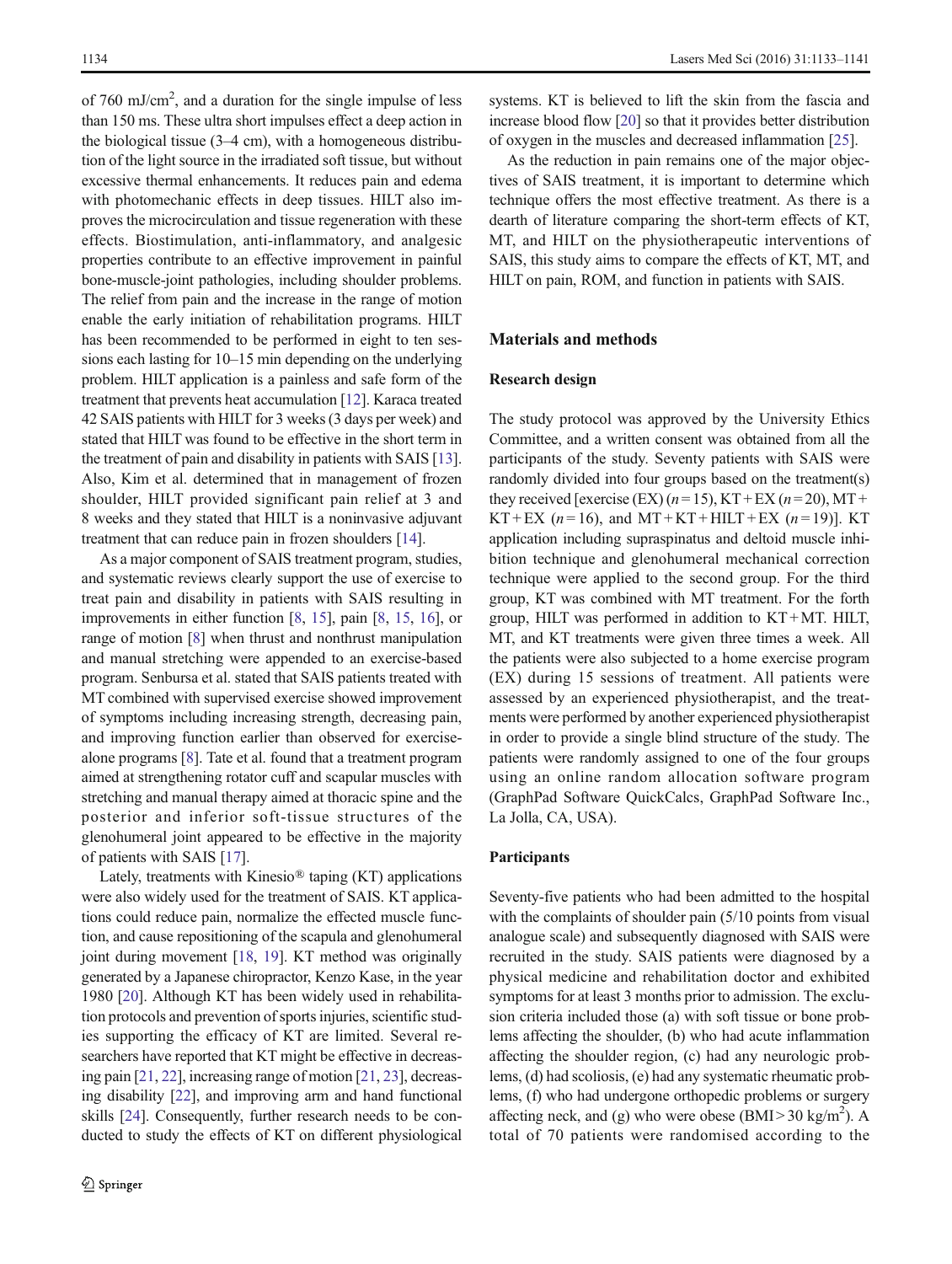<span id="page-2-0"></span>exclusion criteria. The details of inclusions and exclusions of the subjects through final data analysis are presented in Fig. 1.

### **Assessments**

Pain All of the patients were assessed before and at the end of the treatment (15th day). The assessments included the evaluation of severity of pain by VAS. VAS is a 10-cm line with no marks along it, anchored with the words "no pain" on one hand, and "the most severe pain" on the other. The subjects were simply instructed to place a mark along the line at a level representing the intensity of their pain during activity [\[26](#page-7-0)].

Range of motion Shoulder flexion, abduction, and external rotation ROM measurements were obtained with a universal goniometer, and the active movements were recorded. The goniometer was pivoted at the acromion for abduction, greater

tubercle for flexion, and olecranon for external rotation at 90° shoulder and elbow flexion [\[27](#page-7-0)].

Function The shoulder pain and disability index (SPADI) was used to measure pain and disability associated with shoulder pathology. This index is validated for subjects with shoulder dysfunctions undergoing physical therapy or general medical treatment with diagnoses of impingement syndrome, degenerative joint disease, nonspecific shoulder pain, osteoarthritis, total shoulder arthroplasty, rotator cuff surgery, glenohumeral instability/dislocation, rotator cuff syndrome, adhesive capsulitis, status post-fracture, and shoulder weakness. The scoring range is 0–50 SPADI points for pain and 0–50 SPADI points for function/disability with a total score of 0–100 (worse pain and function/disability). Higher scores reflect greater pain and disability [\[28,](#page-7-0) [29](#page-7-0)].



Fig. 1 Flowchart of the study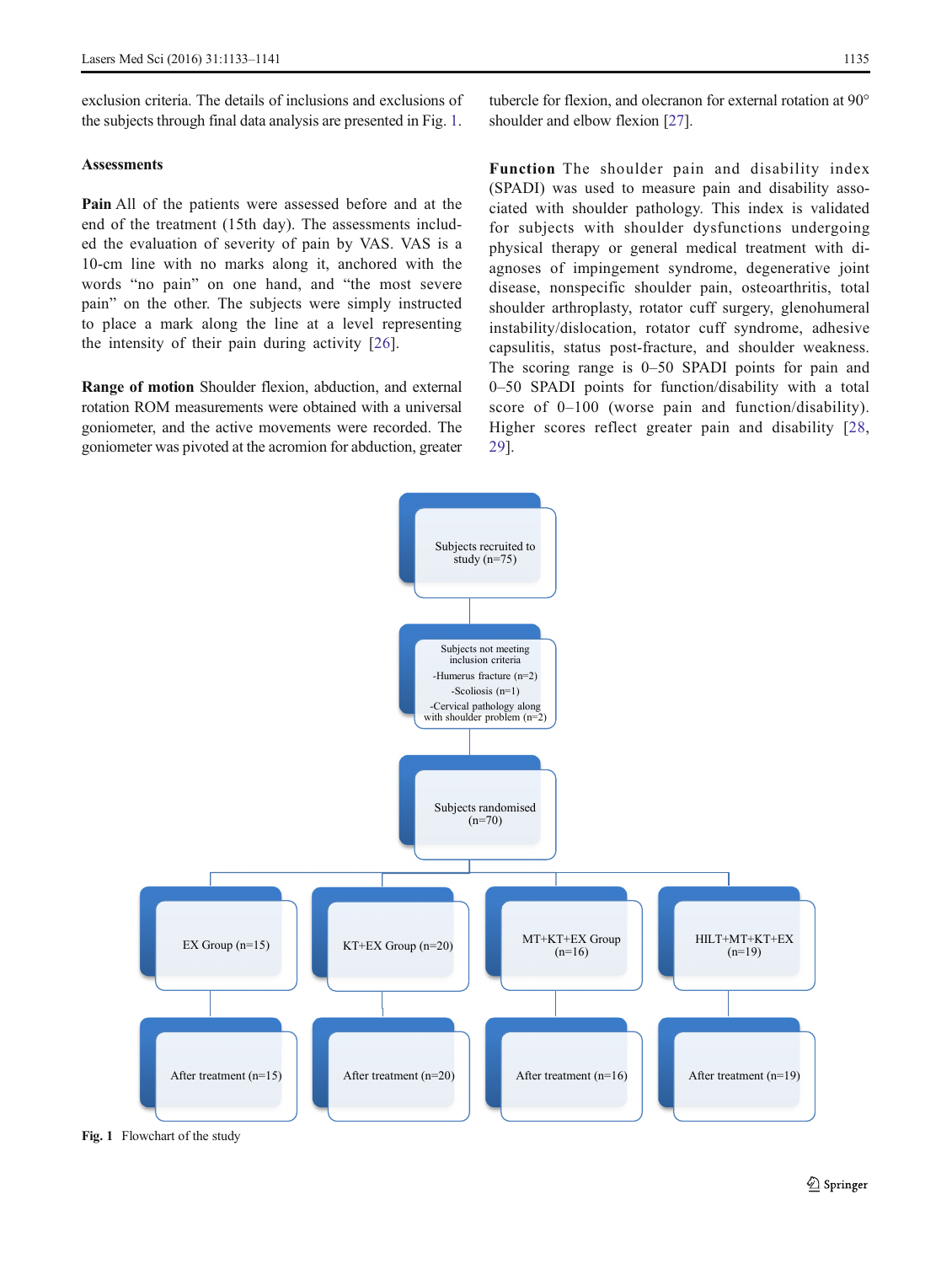#### **Treatments**

Treatment interventions were given during the 15 days of treatment period. The first group only received home exercise program as the treatment. The second group received KT application 3 days per week for a total of 15 days of the treatment. The third group also received KT application similar to the first group in addition to MT treatment for 3 days per week. The fourth group received KT and MT treatments in addition to HILT for 3 days a week. All patients also underwent a home exercise program during the 15 sessions of the treatment. The flowchart of the study is shown in Fig. [1.](#page-2-0)

KT application included the supraspinatus and deltoid muscle inhibition techniques and the glenohumeral mechanical correction technique. KT muscle inhibition techniques were applied with 10–15 % tension from insertion to origin for related muscles. Glenohumeral mechanical correction was applied from anterior part of the glenohumeral joint to the posterior part with 50–75 % tension of the tape to mechanically correct the joint (Fig. 2). The subjects were instructed to take the tape off before the subsequent application [\[20](#page-7-0)]. Manual treatment consisted of deep friction massage on the supraspinatus muscle, radial nerve stretching, scapular mobilization (Fig. 3a), glenohumeral joint mobilization (Fig. 3b), and proprioceptive neuromuscular facilitation techniques.

HILT group received HILT with a neodymium-yttrium aluminum garnet laser having a pulsating waveform produced by



Fig. 3 a Scapular mobilization technique. b Glenohumeral joint mobilization technique

an HIRO® 3.0 device reaching very high power peaks (3 kW) with an Nd:YAG pulsed source (wavelength 1064 nm) (Arcugnano, Via Volta, 9 Vicenza, Italy) (Fig. 4). A standard handpiece endowed with fixed spacers was used to ensure the same distance from the skin and the verticality of 90° to the zone to be treated with a bright spot diameter of 5 mm. Three phases of treatment including starting, trigger, and closing were performed for each session. An initial phase involved fast manual scanning  $(100 \text{ cm}^2/30 \text{ s})$  of the zones of muscular contracture, particularly for the upper trapezius, supraspinatus, and deltoid muscles and anteriorly for the pectoralis minor muscle during abduction of shoulder position. Scanning was performed in both transverse and longitudinal directions with the arm positioned in internal rotation and extension to expose the rotator cuff. In this phase, a total energy dose of 1000 J/ cm<sup>2</sup> was administered. An intermediate phase involved applying the handpiece with fixed spacers vertically to 90° on the



Fig. 2 KT application including supraspinatus and deltoid muscle inhibition techniques and glenohumeral mechanical correction technique



Fig. 4 High-intensity laser therapy (HILT) application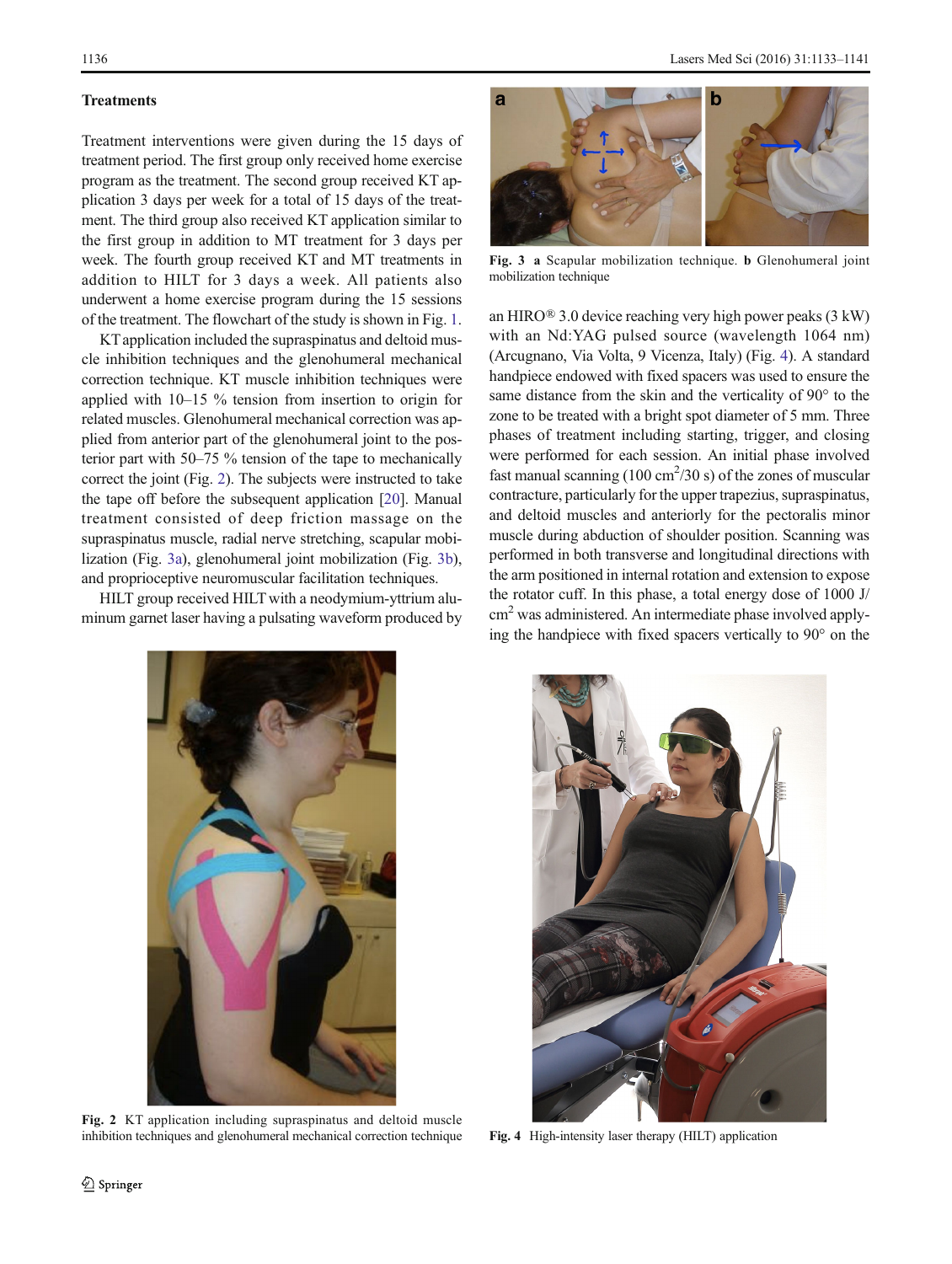trigger points including four phases for each point until a pain reduction of 70 to 80 % was achieved in 6 s. In this phase, the mean energy dose was 50 J. A final phase involved slow manual scanning (100 cm<sup>2</sup>/60 s) of the same areas treated in the initial phase until a total energy dose of 1000 J was achieved. Three steps were predicted in the starting/initial and final phases of the treatment; the fluencies used were 510, 610, and 710 mJ/cm<sup>2</sup>, respectively. Therefore, the total dose of energy administered was approximately 2050 J. The total time taken to apply all the three stages of HILT was approximately 30 min [[7,](#page-7-0) [12,](#page-7-0) [30\]](#page-7-0).

All the patients were instructed to perform the active ROM, stretching, and strengthening exercise program including rotator cuff muscles, rhomboids, levator scapulae, and serratus anterior with a Thera-Band at home at least seven times a week for 10–15 min. The exercises were taught by a physiotherapist, and all the patients did the exercises everyday during the 3 weeks without fail. An instruction of the exercise program was provided as a shoulder exercise brochure [\[31](#page-7-0)]. For self-training at home, a Thera-Band was used because this seemed more appropriate than the dumbbells. The main advantage of the Thera-Band was the availability of different levels of resistance, so that it could be adjusted individually to the patient's level of strength [[32](#page-7-0), [33](#page-7-0)].

#### Statistical analysis

The power analysis indicated that 15 participants for each group were needed with 80 % power and a 5 % type 1 error. The power analysis of our study showed a power of 80 % with pain intensity as the primary outcome. The data were analyzed using statistical software (SPSS version 18, Inc., Chicago, IL, USA). All the statistical analyses were set a priori at an alpha level of  $p < 0.05$ . The tests for homogeneity (Levene's test) and normality (Shapiro-Wilk) were used to determine the appropriate statistical methods to apply for comparison between the groups. According to the test results, the nonparametric Wilcoxon test was used to compare between baseline and post-treatment within a group, while the Kruskal-Wallis test was used for comparisons between the groups. Mann-Whitney's U test was used for possible differences which may occur between groups in order to identify the group that provided the difference. Parametric test assumptions were not possible due to small sample size and inhomogeneous parameters.

## Results

No statistically significant differences were observed between the groups at baseline in terms of age, shoulder flexion, and abduction ROM  $(p > 0.05)$ . Seventy subjects with the mean age of  $47.1 \pm 13.8$  years participated in this study (EX group,  $X \pm SD = 40.6 \pm 11.7$ ;  $KT + EX$  group,  $X \pm SD = 49.4 \pm 12.6$ ;  $MT+KT+EX$  group,  $X \pm SD = 45.4 \pm 15.5$ ; HILT + MT + KT + EX group,  $X \pm SD = 51.1 \pm 14.3$ ). Statistically significant differences were found between the results obtained before and after the treatment of all parameters in the groups, MT + KT + EX and HILT + MT + KT + EX ( $p$  < 0.05). In the KT + EX group, SPADI total ( $p < 0.01$ ) and SPADI pain ( $p = 0.02$ ) results were found significantly different, but all other parameters were not found to be significantly different in comparison with assessments before and after treatment  $(p > 0.05)$ (Table [1\)](#page-5-0). The percentages of increase and decrease of assessment parameters are presented in Table [1](#page-5-0).

When comparing  $HILT + MT + KT$ ,  $MT + KT$ , and  $KT$  applications with exercise, statistically significant difference was found at ROM parameters and SPADI total results  $(p<0.05$ for all cases) for HILT and MT applications. For KT application, SPADI pain and SPADI disability parameters were significantly different than EX ( $p < 0.05$  for all cases) (Table [2\)](#page-5-0).

When comparing three groups in means of ROM and SPADI results, statistically significant differences were found between all groups ( $p < 0.05$ ). These differences were significant between the groups,  $MT + KT + EX$  and  $KT + EX$  $(p<0.05$  for all cases) and HILT + MT + KT + EX and KT + EX ( $p < 0.05$  for all cases). When comparing groups  $HILT +$  $MT+KT+EX$  and  $MT+KT+EX$ , significant difference was only found in shoulder abduction ROM results after treatment  $(p=0.031)$  (Table [3\)](#page-6-0).

#### **Discussion**

In this study, the effects of HILT, MT, and KT in patients with subacromial impingement syndrome was investigated, and it was found that MT and HILT possess great benefits in terms of treatment against KT with regard to pain, disability, and shoulder ROM results. When the HILT and MT treatment approaches were compared, HILT is found to be more effective on shoulder abduction ROM against MT.

It is believed that HILT quickly reduces inflammation and painful symptoms [[34](#page-7-0)]. The reduction of pain has a great effect on increasing ROM, and hence, the quality of life of the patients. It utilizes a particular waveform with regular peaks of elevated values of amplitude and distances (in time) between them to decrease thermal accumulation phenomena, and it is capable of rapidly inducing in the deep tissue photochemical and photothermic effects that increase blood flow, vascular permeability, and cell metabolism [\[35\]](#page-7-0). Santamato et al. studied the short-term effects of HILT against ultrasound therapy (US) in the treatment of people with SAIS and found that at the end of the 2-week intervention, participants in the HILT group showed a significantly greater decrease in pain than those in the US therapy group. The participants diagnosed with SAIS showed greater reduction in pain and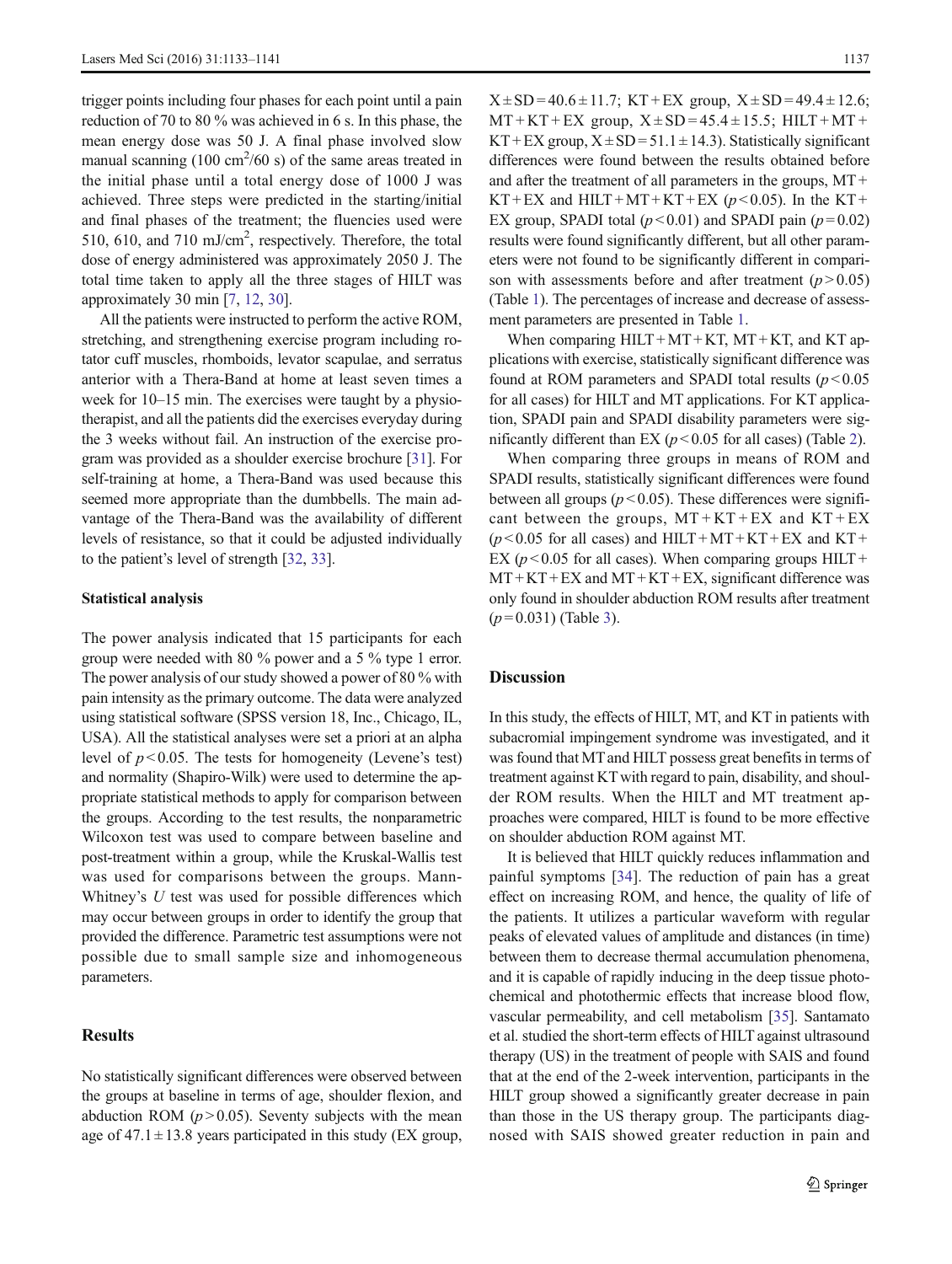<span id="page-5-0"></span>

|                                                                                      | which we have a series of the company of the company of the company of the company of the company of the company of the company of the company of the company of the company of the company of the company of the company of t |                                                                                         |  |                                        |                                                                                                                                                                                                                                                                  |  |                                       |                                    |                 |    |                                                   |                                  |                                         |  |
|--------------------------------------------------------------------------------------|--------------------------------------------------------------------------------------------------------------------------------------------------------------------------------------------------------------------------------|-----------------------------------------------------------------------------------------|--|----------------------------------------|------------------------------------------------------------------------------------------------------------------------------------------------------------------------------------------------------------------------------------------------------------------|--|---------------------------------------|------------------------------------|-----------------|----|---------------------------------------------------|----------------------------------|-----------------------------------------|--|
|                                                                                      | EX group                                                                                                                                                                                                                       |                                                                                         |  | $KT + EX$ group                        |                                                                                                                                                                                                                                                                  |  | $MT + KT + EX$ group                  |                                    |                 |    |                                                   | $HILT + MT + KT + EX$ group      |                                         |  |
|                                                                                      | $X \pm SD$                                                                                                                                                                                                                     | $X \pm SD$                                                                              |  | $X \pm SD$<br>E                        | $X \pm SD$<br>K                                                                                                                                                                                                                                                  |  | $X \pm SD$<br>БT                      | $X \pm SD$                         |                 | БT | $X \pm SD$                                        | $X \pm SD$                       | ℅                                       |  |
| Shoulder external $86.00 \pm 15.49$ $90.00 \pm 0.00$ 0.317 $+4.65$                   |                                                                                                                                                                                                                                |                                                                                         |  |                                        | $82.75 \pm 20.48$ $87.75 \pm 20.48$ $87.75 \pm 20.48$ $87.75 \pm 20.48$ $87.75 \pm 20.48$ $87.75 \pm 20.48$ $87.75 \pm 20.48$ $87.75 \pm 20.48$ $87.75 \pm 20.48$ $87.75 \pm 20.48$ $87.75 \pm 20.48$ $87.75 \pm 20.48$ $87.75 \pm 20.48$ $87.75 \pm 20.4$       |  |                                       |                                    |                 |    |                                                   |                                  |                                         |  |
| rotation ROM<br>Shoulder                                                             |                                                                                                                                                                                                                                | $175.33 \pm 18.07$ $180.00 \pm 0.00$ 0.317 $+2.66$                                      |  |                                        | $175.00 + 22.36 + 180.00 + 0.00 + 0.00 + 0.00 + 0.00 + 0.00 + 0.217 + 2.85 + 121.42 + 43.34 + 161.21 + 83.21 + 33.277 + 130.26 + 31.11 + 167.78 + 91.91 + 28.80 + 28.80 + 28.80 + 28.80 + 28.80 + 28.80 + 28.80 + 28.80 + 28.80 + 28.80 + 28.80 + 28.80 + 28$    |  |                                       |                                    |                 |    |                                                   |                                  |                                         |  |
| Shoulder flexion $176.66 \pm 12.90$ $180.00 \pm 0.00$ 0.317 $+1.89$<br>abduction ROM |                                                                                                                                                                                                                                |                                                                                         |  |                                        | $175.75 + 173.75 + 171.10 180.00 + 0.00 + 0.00 + 0.00 + 0.00 + 0.00 + 0.00 + 0.00 + 0.00 + 0.00 + 0.00 + 0.00 + 0.00 + 0.00 + 0.00 + 0.00 + 0.00 + 0.00 + 0.00 + 0.00 + 0.00 + 0.00 + 0.00 + 0.00 + 0.00 + 0.00 + 0.00 + 0.00 + 0.00 + 0.00 + 0.00 + 0.00 + 0.0$ |  |                                       |                                    |                 |    |                                                   |                                  |                                         |  |
| SPADI total score<br><b>ROM</b>                                                      |                                                                                                                                                                                                                                | $44.73 \pm 17.17$ $38.72 \pm 18.63$ $0.020^*$ -13.43                                    |  | $72.65 \pm 30.13$                      | $29.95 + 28.26 + 0.0006 + 0.02 + 10.02 + 10.92 + 14.57 + 12.55 + 0.001 + 0.0888 + 0.014.89 + 11.94 + 13.16 + 9.45 + 0.0006 + 0.88.55$                                                                                                                            |  |                                       |                                    |                 |    |                                                   |                                  |                                         |  |
| SPADI pain score<br>SPADI disability<br>score                                        | $67.20 \pm 11.48$                                                                                                                                                                                                              | $4.00 \pm 4.70$ 0.00 $+ 1$ * -94.04<br>$53.80 \pm 23.14$ 10.60 $\pm 6.71$ 0.001* -80.29 |  | $55.80 \pm 21.16$<br>$39.60 \pm 26.27$ | $30.20 \pm 27.16$ 0.002* -45.88<br>$23.30 \pm 21.79$ 0.064 -41.17                                                                                                                                                                                                |  | $77.14 \pm 16.52$<br>$74.43 \pm 5.25$ | $5.00 \pm 7.59$<br>$9.79 \pm 8.50$ | $0.001* -87.31$ |    | $80.16 \pm 13.07$<br>$0.001* -93.29$ 76.42 ± 4.88 | $4.21 + 5.07$<br>$7.37 \pm 4.52$ | $0.000* -94.50$<br>$-90.81$<br>$0.000*$ |  |
|                                                                                      |                                                                                                                                                                                                                                |                                                                                         |  |                                        |                                                                                                                                                                                                                                                                  |  |                                       |                                    |                 |    |                                                   |                                  |                                         |  |
| 50.0 > a                                                                             |                                                                                                                                                                                                                                |                                                                                         |  |                                        |                                                                                                                                                                                                                                                                  |  |                                       |                                    |                 |    |                                                   |                                  |                                         |  |

Table 1 Comparison between before and after treatment results of assessment parameters Comparison between before and after treatment results of assessment parameters

Table 2 Differences from EX group for after treatment results of all parameters

|                                          | $KT + FX$<br>and EX<br>$p^{\rm a}$ | $MT + KT + FX$<br>and EX<br>$p^{\rm a}$ | $HII.T+MT+$<br>$KT + FX$<br>and EX<br>$p^{\rm a}$ |
|------------------------------------------|------------------------------------|-----------------------------------------|---------------------------------------------------|
| Shoulder external rotation<br><b>ROM</b> | 0.805                              | $0.000*$                                | $0.000*$                                          |
| Shoulder abduction ROM                   | 1.00                               | $0.000*$                                | $0.000*$                                          |
| Shoulder flexion ROM                     | 1.00                               | $0.000*$                                | $0.000*$                                          |
| SPADI total score                        | 0.633                              | $0.000*$                                | $0.000*$                                          |
| SPADI pain score                         | $0.005*$                           | 1.00                                    | 0.973                                             |
| SPADI disability score                   | $0.046*$                           | 0.477                                   | 0.537                                             |

 $*_{p} < 0.05$ 

BT before treatment, AT after treatment, KT Kinesio taping, MT manual therapy, HILT high-intensity laser therapy, ROM range of motion, SPADI shoulder pain and disability index, % percentage of

BT before treatment, AT after treatment, KT Kinesio taping, MT manual therapy, HILT high-intensity laser therapy, ROM range of motion, SPADI shoulder pain and disability index, % percentage of

improvement, + increase, − decrease

mprovement, + increase, - decrease

EX exercise, KT Kinesio taping, MT manual therapy, HILT high-intensity laser therapy, ROM range of motion, SPADI shoulder pain and disability index

a Comparison of two groups

improvement in articular movement, functionality, and muscle strength of the affected shoulder after ten treatment sessions of HILT than did participants receiving US therapy over a period of two consecutive weeks [ [7](#page-7-0)]. Karaca also stated that HILT was found to be effective in the short term in the treatment of pain and disability in patients with SAIS [\[13](#page-7-0)]. Alayat et al. investigated the effect of HILT in treatment of patients with chronic neck pain on cervical ROM, pain, and functional activity and stated that the combination of HILT + EX effectively increased cervical ROM, functional activity, and reduced pain after 6 weeks of treatment [[36\]](#page-7-0). Also considering lateral epicondilitis patients, Akkurt et al. stated that HILT is a reliable, safe, and effective treatment option in lateral epicondilitis patients in the short and long term considering pain, functional status, and quality of life [[37\]](#page-7-0).

In the present study, the results obtained during abduction position of shoulder after six treatment sessions with the experimental protocol suggested greater effectiveness of HILT than of KT and MT in the treatment of SAIS. The participants treated with HILT showed a greater reduction in pain and more improvement in articular movement and functionality of the affected shoulder than the other therapies. The percentages of improvement in assessed parameters are significantly higher after HILT and MT treatment approaches.

Senbursa et al. stated that SAIS patients treated with manual therapy combined with supervised exercise showed improvement of symptoms including increasing strength, decreasing pain, and improving function earlier than exerciseonly program [[8\]](#page-7-0). Martı´nez-Segura et al. suggested that a single cervical manipulation is more effective in reducing neck pain at rest and in increasing the active cervical range of motion than a control mobilization procedure in subjects suffering from mechanical neck pain [[38](#page-7-0)]. Heredia-Rizo et al.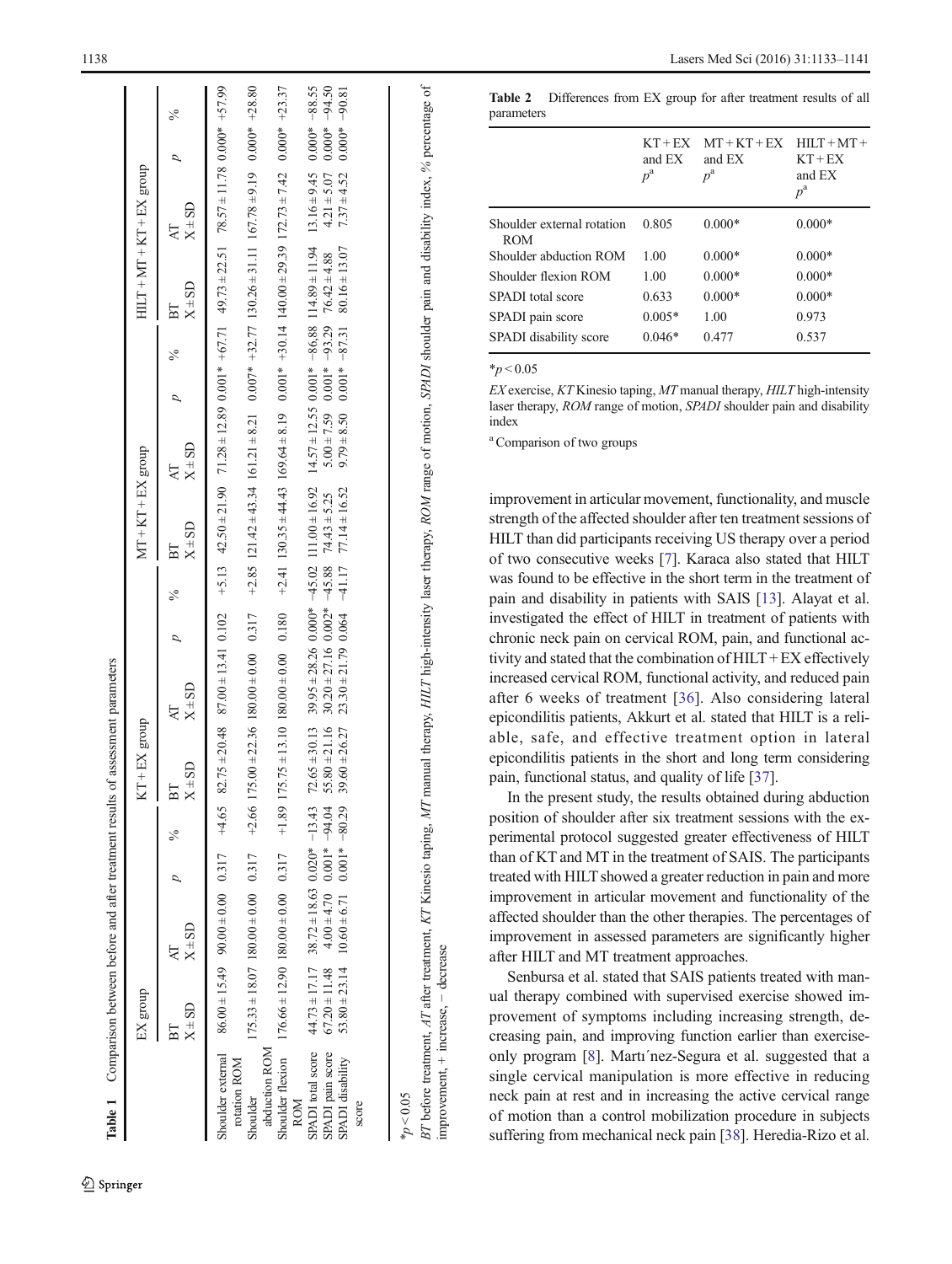<span id="page-6-0"></span>Table 3 Differences between groups for after treatment results of all parameters

|                                          | $MT+KT+EX$<br>and $KT + EX$<br>$p^{\rm a}$ | $HILT + MT + KT + EX$<br>and $KT + EX$<br>$p^{\rm a}$ | $HILT + MT + KT + EX$<br>and $MT + KT + EX$<br>$p^{\rm a}$ | $p^{\rm b}$ |
|------------------------------------------|--------------------------------------------|-------------------------------------------------------|------------------------------------------------------------|-------------|
| Shoulder external rotation<br><b>ROM</b> | $0.000*$                                   | $0.000*$                                              | 0.073                                                      | $0.000*$    |
| Shoulder abduction ROM                   | $0.000*$                                   | $0.000*$                                              | $0.031*$                                                   | $0.000*$    |
| Shoulder flexion ROM                     | $0.000*$                                   | $0.000*$                                              | 0.265                                                      | $0.000*$    |
| SPADI total score                        | $0.001*$                                   | $0.000*$                                              | 0.655                                                      | $0.000*$    |
| SPADI pain score                         | $0.005*$                                   | $0.002*$                                              | 0.967                                                      | $0.002*$    |
| SPADI disability score                   | $0.017*$                                   | $0.005*$                                              | 0.906                                                      | $0.017*$    |

 $*_{p}$  < 0.05

EX exercise, KT Kinesio taping, MT manual therapy, HILT high-intensity laser therapy, ROM range of motion, SPADI shoulder pain and disability index

<sup>a</sup> Comparison of two groups

<sup>b</sup> Comparison of all groups

stated that combined treatment using analgesic electrotherapy, postural advice, and MT improves active and passive ROM of the shoulder, as well as the functionality of the upper limb in subjects with SAIS, regardless of the MT protocol [\[39\]](#page-7-0). Braun et al. stated that MT and exercise seem to be effective for shoulder impingement [[40\]](#page-7-0). According to a review, few evidences point to the fact that MT might decrease pain in patients with RC tendinopathy [[41](#page-7-0)].

In addition, KT application is a newly used component of rehabilitation in subjects with SAIS and rotator cuff tendinitis. A reduction in edema and pain remains the major aims of the treatment. Many authors reported that pain reduction and increase in range of motion is possible with KT in subjects at the early phase of SAIS [\[18](#page-7-0)–[20](#page-7-0)]. Also, Merino-Marban et al. studied the efficacy of KT application on calf pain and ankle range of motion in athletes and observed that applying KT on the calf seems to immediately increase ankle dorsiflexion range of motion [\[42\]](#page-8-0). Contrary to these, Alam et al. reported that KT did not cause significant difference in shoulder external rotation peak torque and shoulder internal and external range of motion in healthy individuals [\[43](#page-8-0)]. The results of this present study show that KT exerts positive effects on pain reduction, but this does not provide a significant increase in ROM. KT might prove to be less effective on tissue mobilization compared to HILT and MT treatment approaches. This might be the reason for the absence of any significant increase on the range of motion enabled by KT. Although KT group experienced lesser SPADI pain results at baseline, KT has still made significant difference on pain after treatment.

The key objective of this study was to determine the effects of HILT, MT, and KT, all of which affect the skin, fascia, and connective tissue underneath in terms of pain reduction. Pain reduction and mobilization of pathologic tissue fibers would affect an increase in ROM and decrease the disability. According to the results of this study, HILT and MT are more effective in decreasing pain and disability and increasing the ROM.

#### Study limitations

One of the major limitations of this study was the lack of follow-up period (the period without treatment) to determine the long-term effects of HILT, MT, and KT treatment approaches. Further studies taking into account the follow-up periods are needed for the precise determination of the advantages of these treatments that could offer vital information for rehabilitation programs of patients with SAIS. No studies have yet been conducted to compare the effectiveness of these different physical therapy approaches, and we believe that the results of this study will offer valuable information to design effective rehabilitation programs for patients with SAIS.

#### Compliance with ethical standards

Conflict of interest The authors declare that they have no conflict of **interest** 

### References

- 1. Phadke V, Camargo PR, Ludewig PM (2009) Scapular and rotator cuff muscle activity during arm elevation: a review of normal function and alterations with shoulder impingement. Braz J Phys Ther 13(1):1–9
- 2. Thigpen CA, Padua DA, Morgan N, Kreps C, Karas SG (2006) Scapular kinematics during supraspinatus rehabilitation exercise a comparison of full-can versus empty-can techniques. Am J Sports Med 34(4):644–652
- 3. Bertin P, Behier JM, Noel E, Leroux JL (2003) Celecoxib is as efficacious as naproxen in the management of acute shoulder pain. J Int Med Res 31:102–112
- 4. Blair B, Rokito AS, Cuomo F, Jarolem K, Zuckerman JD (1996) Efficacy of injections of corticosteroids for subacromial impingement syndrome. J Bone Joint Surg Am 78:1685–1689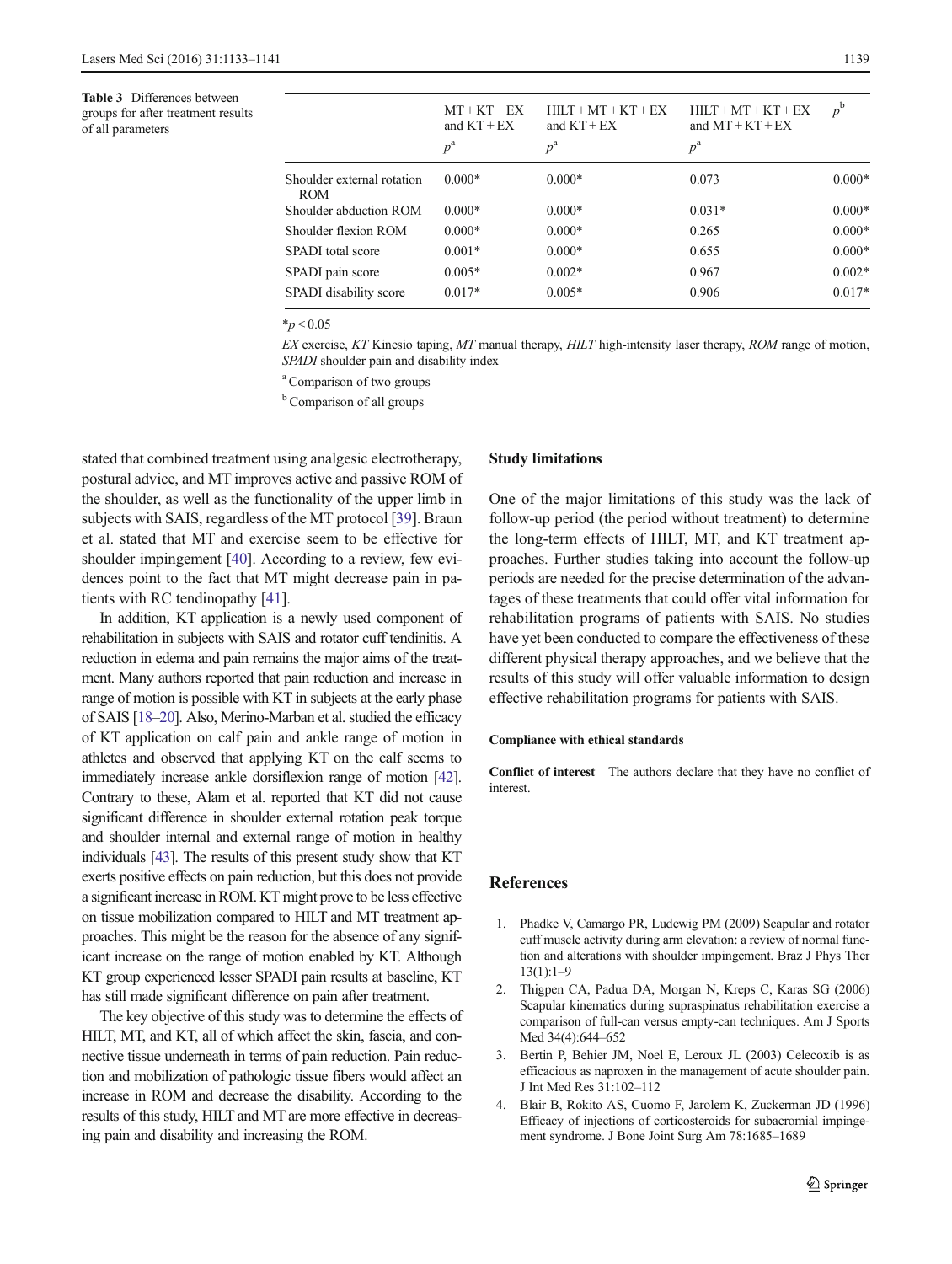- <span id="page-7-0"></span>5. Green S, Buchbinder R, Hetrick S (2003) Physiotherapy interventions for shoulder pain. Cochrane Database Syst Rev CD004258
- Robertson VJ, Baker KG (2001) A review of therapeutic ultrasound: effectiveness studies. Phys Ther 81:1339–1350
- 7. Santamato A, Solfrizzi V, Panza F, Tondi G, Frisardi V, Leggin BG, Ranieri M, Fiore P (2009) Short-term effects of high intensity laser therapy versus ultrasound therapy in the treatment of people with subacromial impingement syndrome: a randomized clinical trial. Phys Ther 89:643–652
- 8. Senbursa G, Baltaci G, Atay A (2007) Comparison of conservative treatment with and without manual physical therapy for patients with shoulder impingement syndrome: a prospective, randomized clinical trial. Knee Surg Sports Traumatol Arthrosc 15:915–921
- 9. Wang CJ (2012) Extracorporeal shock wave therapy in musculoskeletal disorders. J Ortop Surg Res 7:11
- 10. Michener LA, Walsworth MK, Burnet EN (2004) Effectiveness of rehabilitation for patients with subacromial impingement syndrome: a systematic review. J Hand Ther 17:152–164
- 11. Kuhn JE (2009) Exercise in the treatment of rotator cuff impingement: a systematic review and a synthesized evidence-based rehabilitation protocol. J Shoulder Elb Surg 18:138–160
- 12. Yuruk ZO (2015) Omuz rehabilitasyonunda kullanılan fiziksel ajanlar ve elektroterapi yöntemleri. In: Baltacı G (ed) Omuz yaralanmalarında rehabilitasyon. Pelikan, Ankara, pp 245–267
- 13. Karaca B (2016) Effectiveness of high-intensity laser therapy in subacromial impingement syndrome. Photomed Laser Surg 18
- Kim SH, Kim YH, Lee HR, Choi YE (2015) Short-term effects of high-intensity laser therapy on frozen shoulder: a prospective randomized control study. Man Ther 20(6):751–757. doi[:10.1016/j.](http://dx.doi.org/10.1016/j.math.2015.02.009) [math.2015.02.009](http://dx.doi.org/10.1016/j.math.2015.02.009)
- 15. Bang MD, Deyle GD (2000) Comparison of supervised exercise with and without manual physical therapy for patients with shoulder impingement syndrome. J Orthop Sports Phys Ther 30:126–137
- 16. Conroy DE, Hayes KW (1998) The effect of joint mobilization as a component of comprehensive treatment for primary shoulder impingement syndrome. J Orthop Sports Phys Ther 28:3–14
- 17. Tate AR, McClure PW, Young IA, Salvatori R, Michener LA (2010) Comprehensive impairment-based exercise and manual therapy intervention for patients with subacromial impingement syndrome: a case series. J Orthop Sports Phys Ther 40(8):474– 493. doi[:10.2519/jospt.2010.3223](http://dx.doi.org/10.2519/jospt.2010.3223)
- 18. Hsu YH, Chen WY, Lin HC, Wanga WTC, Shih YF (2009) The effects of taping on scapular kinematics and muscle performance in baseball players with shoulder impingement syndrome. J Electromyogr Kines 19:1092–1099
- 19. Ozer Kaya D, Baltaci G, Toprak U, Atay AO (2014) Subacromial impingement syndrome: the clinical and sonographic effects of exercise and taping in comparison to exercise and manual therapy. J Manip Physiol Ther 37(6):422–432
- 20. Kase K, Wallis J, Kase T (2003) Clinical therapeutic application of the kinesio taping method. Ken Ikai Co Ltd., Tokyo
- 21. Gonzalez-Iglesias J, Fernandez-De-Las-Penas C, Cleland J, Huijbregts P, Gutierrez-Vega MD (2009) Short-term effects of cervical kinesio taping on pain and cervical range of motion in patients with acute whiplash injury: a randomized clinical trial. J Orthop Sports Phys 39(7):515–521
- 22. Castro-Sanchez AM, Lara-Palomo IC, Mataran- Penarrocha GA, Fernandez-Sanchez M, Sanchez-Labraca N, Arroyo-Morales M (2012) Kinesio taping reduces disability and pain slightly in chronic nonspecific low back pain: a randomized trial. J Physiother 58(2): 89–95
- 23. Yoshida A, Kahanov L (2007) The effect of kinesio taping on lower trunk range of motions. Res Sports Med 15(2):103–112
- 24. Yasukawa A, Patel P, Sisun C (2006) Pilot study: investigating the effects of kinesio taping in an acute pediatric rehabilitation setting. Am J Occup Ther 60(1):104–110
- 25. Stedge HL, Kroskie RM, Docherty CL (2012) Kinesio taping and the circulation and endurance ratio of the gastrocnemius muscle. J Athl Training 47(6):635–642
- 26. Hawker GA, Mian S, Kendzerska T, French M (2011) Measures of adult pain: Visual Analog Scale for Pain (VAS Pain), Numeric Rating Scale for Pain (NRS Pain), McGill Pain Questionnaire (MPQ), Short-Form McGill Pain Questionnaire (SF-MPQ), Chronic Pain Grade Scale (CPGS), Short Form-36 Bodily Pain Scale (SF-36 BPS), and Measure of Intermittent and Constant Osteoarthritis Pain (ICOAP). Arthritis Care & Research 63(11): 240–252
- 27. Hayes K, Walton JR, Szomor ZL, Murrell GAC (2001) Reliability of five methods for assessing shoulder range of motion. Australian Journal of Physiotherapy 47:289–294
- Valadie AL, Jobe CM, Pink MM, Ekman EF, Jobe FW (2000) Anatomy of provocative tests for impingement syndrome of the shoulder. J Shoulder Elbow Surg 9:36–46
- 29. Roy JS, Moffet H, He´bert LJ, Lirette R (2009) Effect of motor control and strengthening exercises on shoulder function in persons with impingement syndrome: a single-subject study design. Man Ther 14:180–188
- 30. ASA LASER Guidelines for HILT: [http://www.asalaser.com/sites/](http://www.asalaser.com/sites/default/files/documenti/terapie/catalogo_hilterapia_eng.pdf) [default/files/documenti/terapie/catalogo\\_hilterapia\\_eng.pdf](http://www.asalaser.com/sites/default/files/documenti/terapie/catalogo_hilterapia_eng.pdf)
- 31. Baltaci G (2003) Approaches in athletes with subacromial impingement syndrome: prevention and exercise programs. Acta Orthop Traumatol Turc 37(1):128–138
- 32. Uhl T, Carver TJ, Mattacola CG (2003) Shoulder musculature activation during upper extremity weight-bearing exercise. J Orthop Sports Phys Ther 33(3):109–117
- 33. Geraets JJ, Goossens ME, de Groot IJ, de Bruijn CP, de Bie RA, Dinant GJ, van der Heijden G, van den Heuvel WJ (2005) Effectiveness of a graded exercise therapy program for patients with chronic shoulder complaints. Aust J Physiother 51(2):87–94
- 34. Zati A, Degli Esposti S, Bilotta TW (1997) Il laser CO2: effetti analgesici e psicologici in uno studio controllato. Laser & Technology 7:723–730
- 35. Kujawa J, Zavodnik L, Zavodnik I, Buko V, Lapshyna A, Bryszewska M (2004) Effect of low-intensity (3.75–25 J/cm2) near-infrared (810 nm) laser radiation on red blood cell ATPase activities and membrane structure. J Clin Laser Med Surg 22:111–117
- 36. Alayat MS, Mohamed AA, Helal OF, Khaled OA (2016) Efficacy of high-intensity laser therapy in the treatment of chronic neck pain: a randomized double-blind placebo-control trial. Lasers Med Sci 25
- 37. Akkurt E, Kucuksen S, Yılmaz H, Parlak S, Sallı A, Karaca G (2016) Long term effects of high intensity laser therapy in lateral epicondylitis patients. Lasers Med Sci 31(2):249–253. doi[:10.1007/](http://dx.doi.org/10.1007/s10103-015-1841-3) [s10103-015-1841-3](http://dx.doi.org/10.1007/s10103-015-1841-3)
- 38. Martı´nez-Segura R, Ferna´ndez-de-las-Pen˜as C, Ruiz-Sa´ez M, Lo´ pez-Jime´nez C, Rodrı´guez-Blanco C (2006) Immediate effects on neck pain and active range of motion after a single cervical high-velocity low-amplitude manipulation in subjects presenting with mechanical neck pain: a randomized controlled trial. J Manipulative Physiol Ther 29:511–517
- 39. Heredia-Rizo AM, Lo´pez-Herva´s A, Herrera-Monge P, Gutie´ rrez-Leonard A, Pin˜a-Pozo F (2013) Shoulder functionality after manual therapy in subjects with shoulder impingement syndrome: a case series. Journal of Bodywork & Movement Therapies 17:212– 218
- 40. Braun C, Hanchard NCA (2010) Manual therapy and exercise for impingement related shoulder pain. Phys Ther Rev 15(2):62–83
- 41. Desjardins-Charbonneau A, Roy JS, Dionne CE, Frémont P, MacDermid JC, Desmeules F (2015) The efficacy of manual